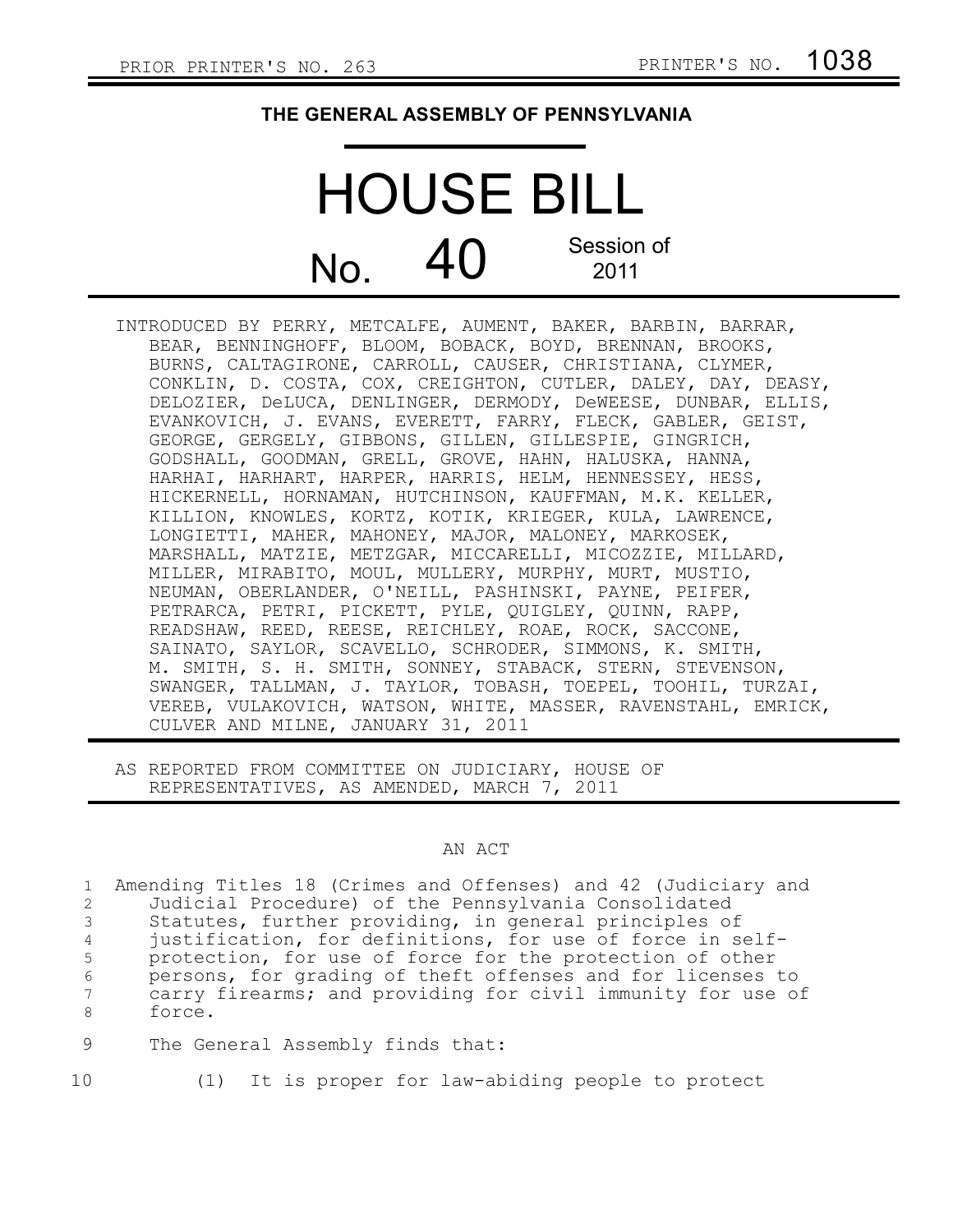themselves, their families and others from intruders and attackers without fear of prosecution or civil action for acting in defense of themselves and others. 1 2 3

(2) The Castle Doctrine is a common law doctrine of ancient origins which declares that a home is a person's castle. 4 5 6

(3) Section 21 of Article I of the Constitution of Pennsylvania guarantees that the "right of the citizens to bear arms in defense of themselves and the State shall not be questioned." 7 8 9 10

(4) Persons residing in or visiting this Commonwealth have a right to expect to remain unmolested within their homes or vehicles. 11 12 13

(5) No person should be required to surrender his or her personal safety to a criminal, nor should a person be required to needlessly retreat in the face of intrusion or attack outside the person's home or vehicle. 14 15 16 17

The General Assembly of the Commonwealth of Pennsylvania hereby enacts as follows: 18 19

Section 1. Section 501 of Title 18 of the Pennsylvania Consolidated Statutes is amended to read: 20 21

§ 501. Definitions. 22

Subject to additional definitions contained in subsequent provisions of this chapter which are applicable to specific provisions of this chapter, the following words and phrases, when used in this chapter shall have, unless the context clearly indicates otherwise, the meanings given to them in this section: "Believes" or "belief." Means "reasonably believes" or "reasonable belief." 23 24 25 26 27 28 29

"Correctional institution." Any penal institution, 30

20110HB0040PN1038 - 2 -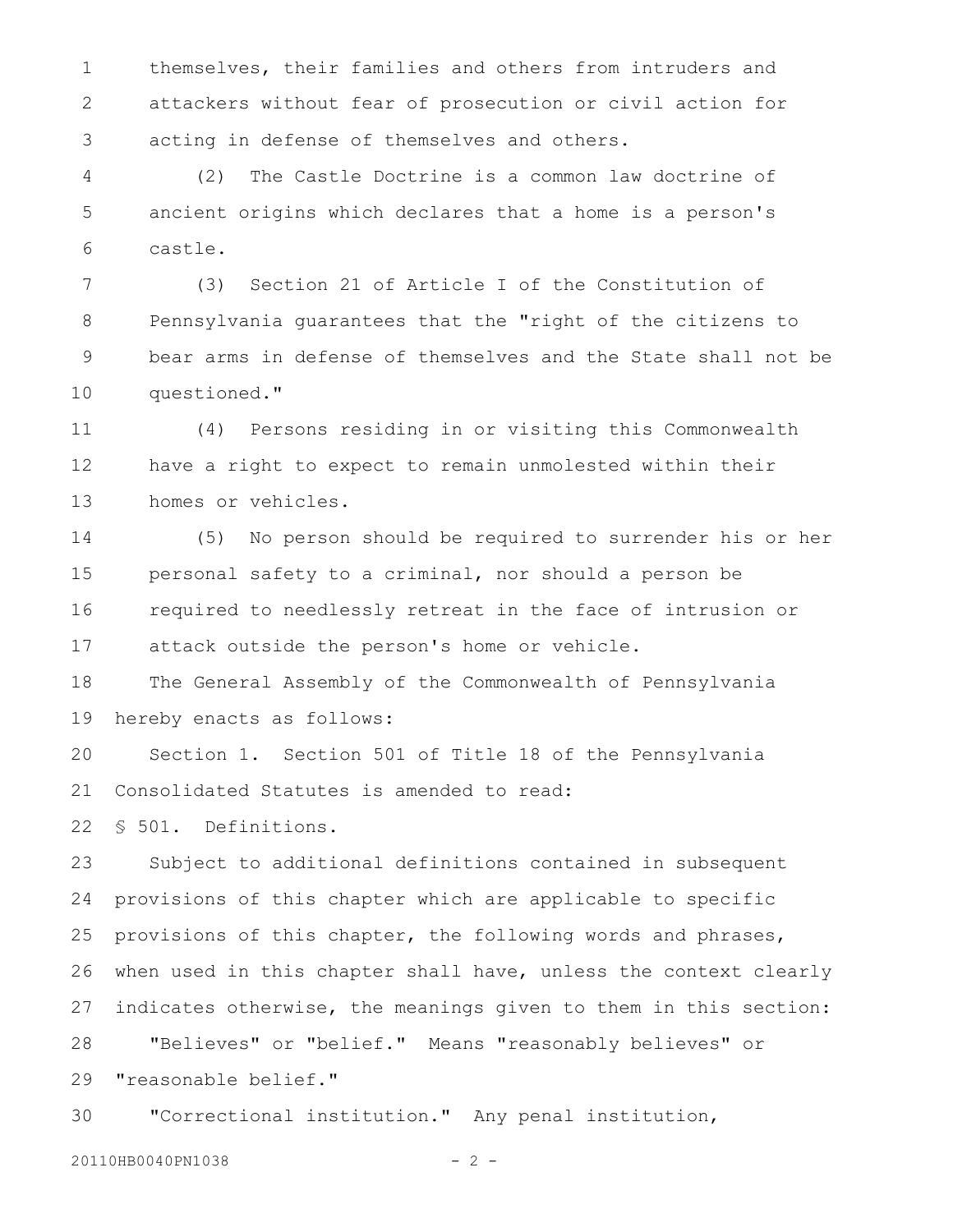penitentiary, State farm, reformatory, prison, jail, house of correction, or other institution for the incarceration or custody of persons under sentence for offenses or awaiting trial or sentence for offenses. 1 2 3 4

"Corrections officer." A full-time employee assigned to the Department of Corrections whose principal duty is the care, custody and control of inmates of a penal or correctional institution operated by the Department of Corrections. 5 6 7 8

"Deadly force." Force which, under the circumstances in which it is used, is readily capable of causing death or serious bodily injury. 9 10 11

"Dwelling." Any building or structure, including any attached porch, deck or patio, though movable or temporary, or a portion thereof, which is for the time being the home or place of lodging of the actor. 12 13 14 15

"Peace officer." Any person who by virtue of his office or public employment is vested by law with a duty to maintain public order or to make arrests for offenses, whether that duty extends to all offenses or is limited to specific offenses, or any person on active State duty pursuant to [section 311 of the act of May 27, 1949 (P.L.1903, No.568), known as "The Military Code of 1949."] 51 Pa.C.S. § 508 (relating to active duty for emergency). The term "peace officer" shall also include any member of any park police department of any county of the third class. 16 17 18 19 20 21 22 23 24 25

## "Residence." A dwelling in which a person resides, either temporarily or permanently, or visits as an invited guest. 26 27

"Unlawful force." Force, including confinement, which is employed without the consent of the person against whom it is directed and the employment of which constitutes an offense or 28 29 30

20110HB0040PN1038 - 3 -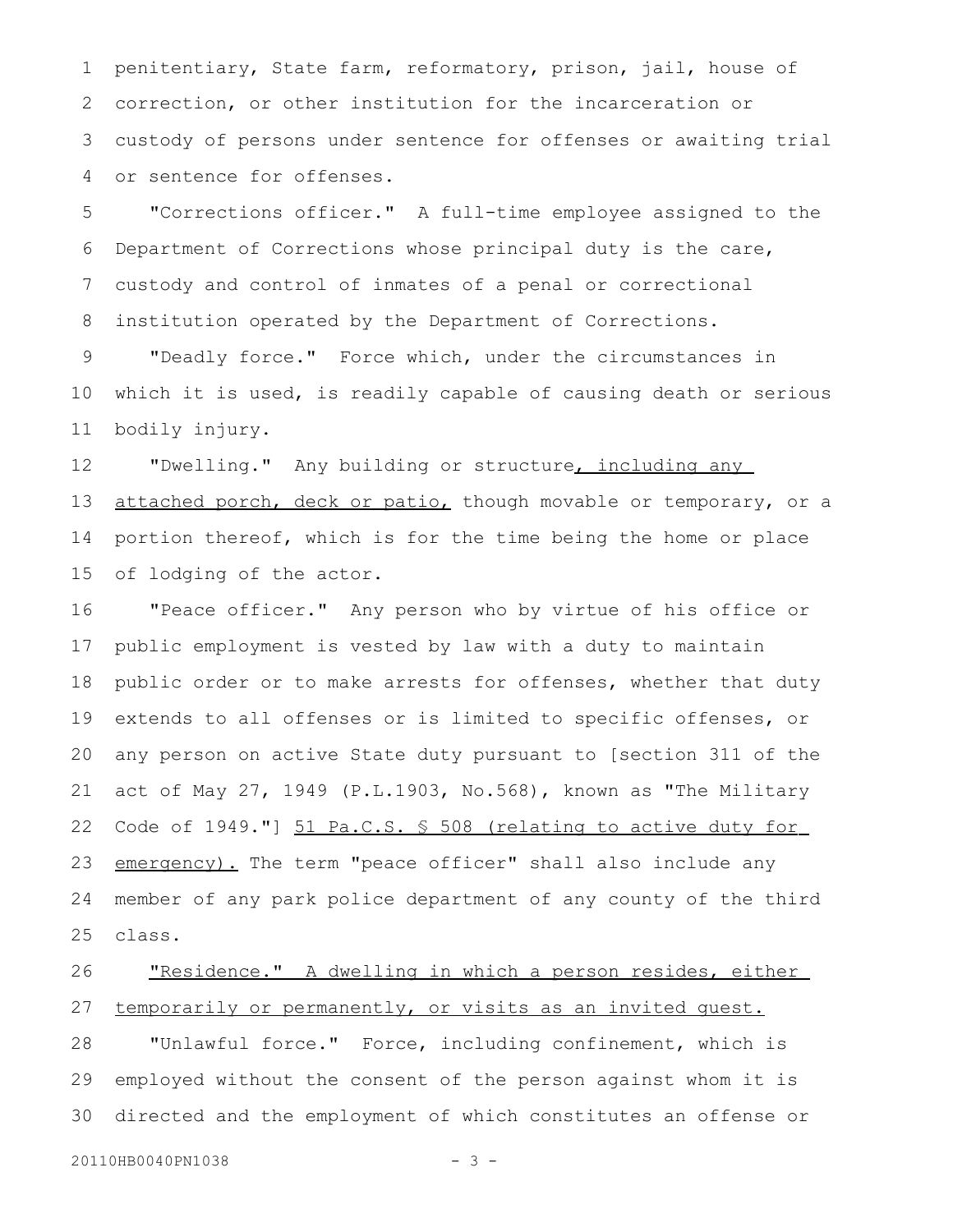actionable tort or would constitute such offense or tort except for a defense (such as the absence of intent, negligence, or mental capacity; duress; youth; or diplomatic status) not amounting to a privilege to use the force. Assent constitutes consent, within the meaning of this section, whether or not it otherwise is legally effective, except assent to the infliction of death or serious bodily injury. 1 2 3 4 5 6 7 8

" Vehicle. " A conveyance of any kind, whether or not motorized, that is designed to transport people or property. Section 2. Section 505(b) of Title 18 is amended and the section is amended by adding a subsection to read: § 505. Use of force in self-protection. 9 10 11 12

\* \* \* 13

(b) Limitations on justifying necessity for use of force.-- (1) The use of force is not justifiable under this 14 15

section: 16

(i) to resist an arrest which the actor knows is being made by a peace officer, although the arrest is unlawful; or 17 18 19

(ii) to resist force used by the occupier or possessor of property or by another person on his behalf, where the actor knows that the person using the force is doing so under a claim of right to protect the property, except that this limitation shall not apply if: 20 21 22 23 24

(A) the actor is a public officer acting in the performance of his duties or a person lawfully assisting him therein or a person making or assisting in a lawful arrest; 25 26 27 28

(B) the actor has been unlawfully dispossessed of the property and is making a reentry or recaption 29 30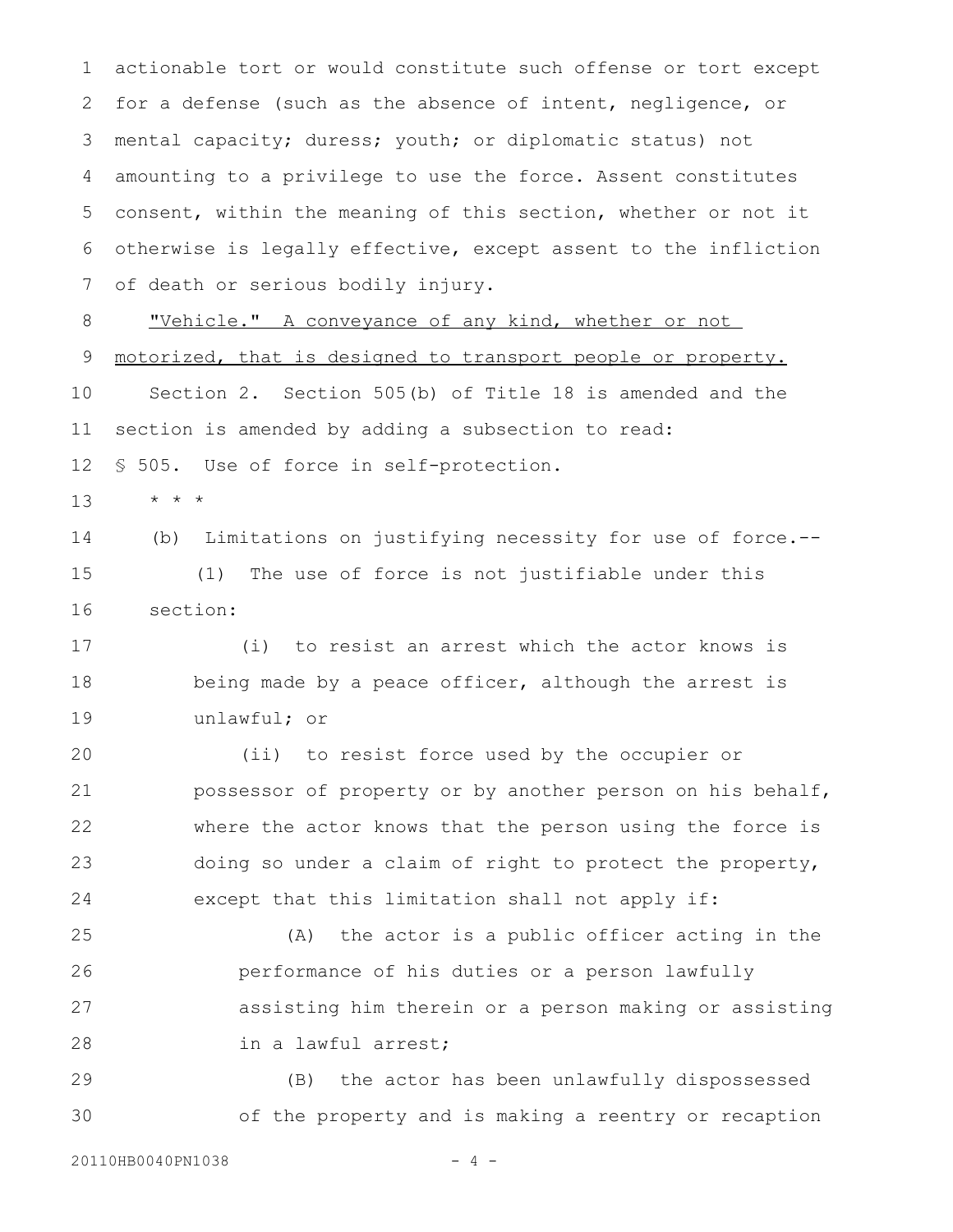justified by section 507 of this title (relating to use of force for the protection of property); or

(C) the actor believes that such force is necessary to protect himself against death or serious bodily injury. 3 4 5

(2) The use of deadly force is not justifiable under this section unless the actor believes that such force is necessary to protect himself against death, serious bodily injury, kidnapping or sexual intercourse compelled by force or threat; nor is it justifiable if: 6 7 8 9 10

(i) the actor, with the intent of causing death or serious bodily injury, provoked the use of force against himself in the same encounter; or 11 12 13

(ii) the actor knows that he can avoid the necessity of using such force with complete safety by retreating [or by surrendering possession of a thing to a person asserting a claim of right thereto or by complying with a demand that he abstain from any action which he has no duty to take], except [that: 14 15 16 17 18 19

(A)] the actor is not obliged to retreat from his dwelling or place of work, unless he was the initial aggressor or is assailed in his place of work by another person whose place of work the actor knows it to be[; and 20 21 22 23 24

(B) a public officer justified in using force in the performance of his duties or a person justified in using force in his assistance or a person justified in using force in making an arrest or preventing an escape is not obliged to desist from efforts to perform such duty, effect such arrest or 25 26 27 28 29 30

1

2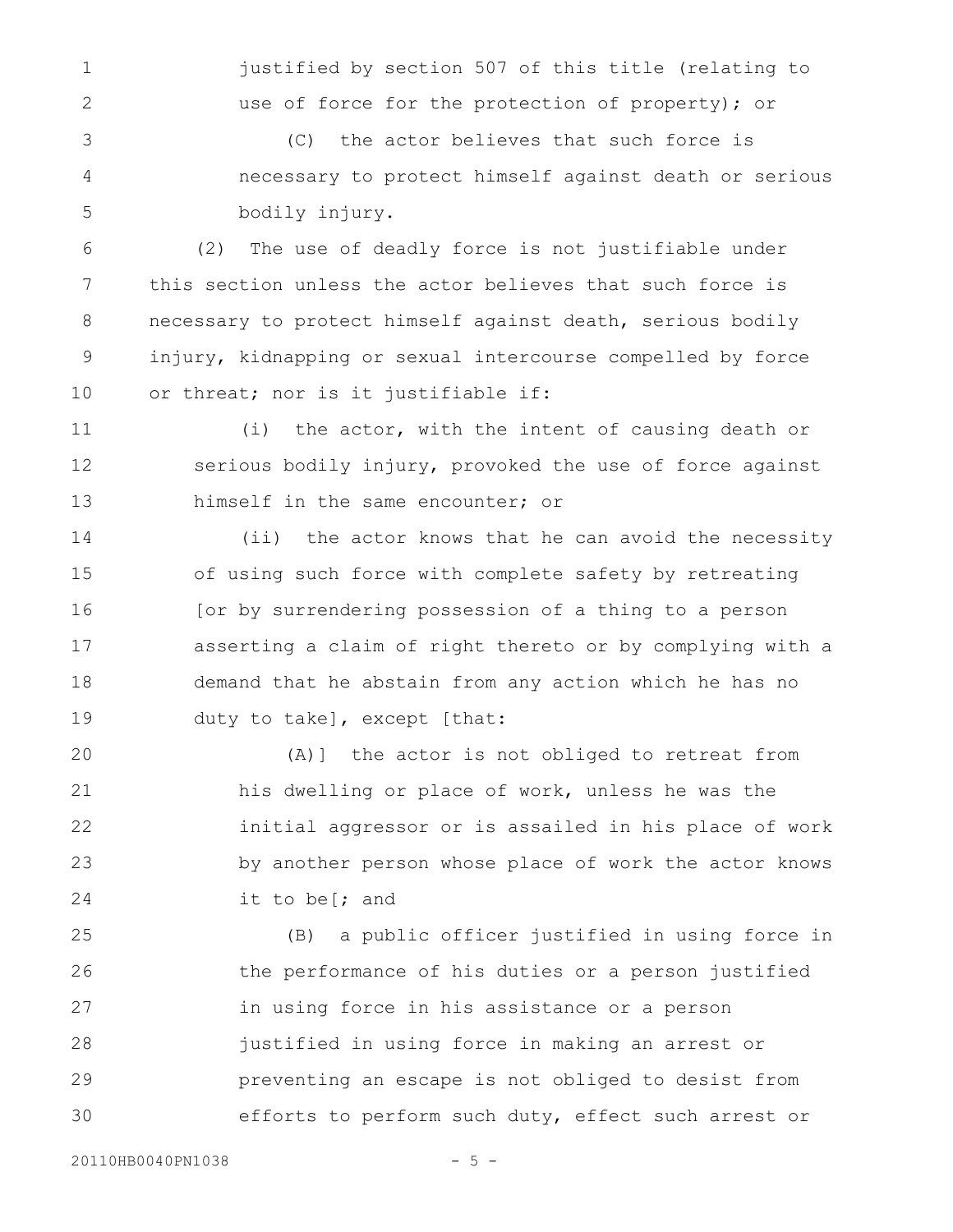| $\mathbf 1$  | prevent such escape because of resistance or                 |
|--------------|--------------------------------------------------------------|
| $\mathbf{2}$ | threatened resistance by or on behalf of the person          |
| 3            | against whom such action is directed].                       |
| 4            | $(2.1)$ Except as otherwise provided in paragraph $(2.2)$ ,  |
| 5            | an actor is presumed to have a reasonable belief that deadly |
| 6            | force is immediately necessary to protect himself against    |
| 7            | death, serious bodily injury, kidnapping or sexual           |
| 8            | intercourse compelled by force or threat if both of the      |
| $\mathsf 9$  | following conditions exist:                                  |
| 10           | The person against whom the force is used is in<br>(i)       |
| 11           | the process of unlawfully and forcefully entering, or has    |
| 12           | unlawfully and forcefully entered and is present within,     |
| 13           | a dwelling, residence or occupied vehicle; or the person     |
| 14           | against whom the force is used is or is attempting to        |
| 15           | unlawfully and forcefully remove another against that        |
| 16           | other's will from the dwelling, residence or occupied        |
| 17           | vehicle.                                                     |
| 18           | The actor knows or has reason to believe that<br>(i)         |
| 19           | the unlawful and forceful entry or act is occurring or       |
| 20           | has occurred.                                                |
| 21           | $(2.2)$ The presumption set forth in paragraph $(2.1)$ does  |
| 22           | not apply if:                                                |
| 23           | the person against whom the force is used has<br>(i)         |
| 24           | the right to be in or is a lawful resident of the            |
| 25           | dwelling, residence or vehicle, such as an owner or          |
| 26           | lessee;                                                      |
| 27           | the person sought to be removed is a child or<br>$(i$ i)     |
| 28           | grandchild or is otherwise in the lawful custody or under    |
| 29           | the lawful quardianship of the person against whom the       |
| 30           | protective force is used;                                    |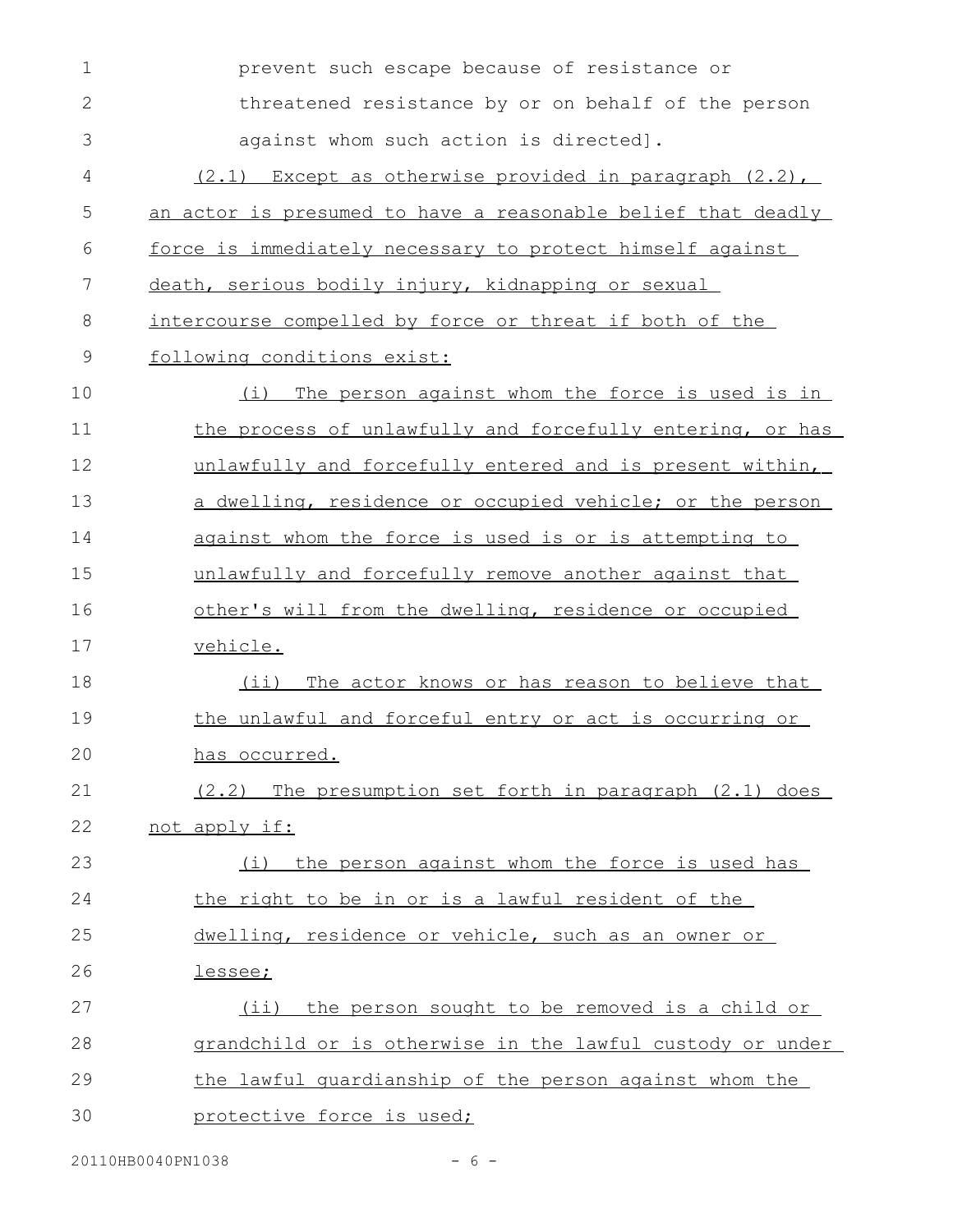| $\mathbf 1$  | (iii) the actor is engaged in a criminal activity or         |
|--------------|--------------------------------------------------------------|
| $\mathbf{2}$ | is using the dwelling, residence or occupied vehicle to      |
| 3            | further a criminal activity; or                              |
| 4            | (iv) the person against whom the force is used is a          |
| 5            | peace officer acting in the performance of his official      |
| 6            | duties and the actor using force knew or reasonably          |
| 7            | should have known that the person was a peace officer.       |
| 8            | (2.3) An actor who is not engaged in a criminal              |
| 9            | activity, WHO IS NOT IN ILLEGAL POSSESSION OF A FIREARM and  |
| 10           | who is attacked in any place where the actor would have a    |
| 11           | duty to retreat under paragraph (2) (ii), has no duty to     |
| 12           | retreat and has the right to stand his ground and use force, |
| 13           | including deadly force, if:                                  |
| 14           | (i) the actor has a right to be in the place where           |
| 15           | he was attacked;                                             |
| 16           | (ii) the actor believes it is immediately necessary          |
| 17           | to do so to protect himself against death, serious bodily    |
| 18           | injury, kidnapping or sexual intercourse by force or         |
| 19           | threat; and                                                  |
| 20           | (iii)<br>the person against whom the force is used           |
| 21           | displays or otherwise uses:                                  |
| 22           | (A) a firearm or replica of a firearm as defined             |
| 23           | in 42 Pa.C.S. § 9712 (relating to sentences for              |
| 24           | offenses committed with firearms); or                        |
| 25           | any other weapon readily or apparently<br>(B)                |
| 26           | capable of lethal use.                                       |
| 27           | THE EXCEPTION TO THE DUTY TO RETREAT SET FORTH<br>(2.4)      |
| 28           | UNDER PARAGRAPH (2.3) DOES NOT APPLY IF THE PERSON AGAINST   |
| 29           | WHOM THE FORCE IS USED IS A PEACE OFFICER ACTING IN THE      |
| 30           | PERFORMANCE OF HIS OFFICIAL DUTIES AND THE ACTOR USING FORCE |

 $\leftarrow$ 

 $\leftarrow$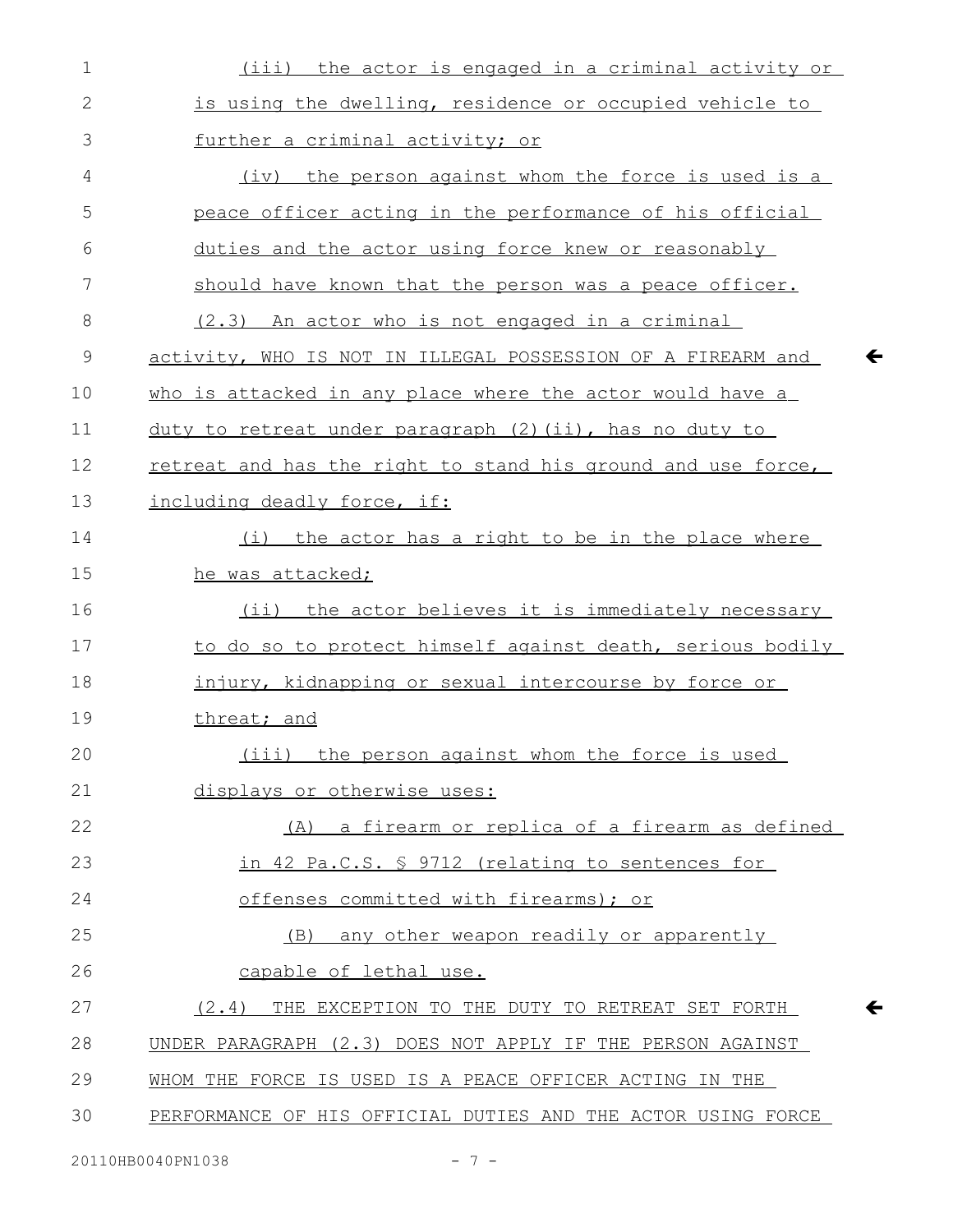KNEW OR REASONABLY SHOULD HAVE KNOWN THAT THE PERSON WAS A PEACE OFFICER.  $\{2.4\}$  (2.5) Unless one of the exceptions under paragraph  $\blacklozenge$ (2.2) applies, a person who unlawfully and by force enters or attempts to enter an actor's dwelling, residence or occupied vehicle or removes or attempts to remove another against that other's will from the actor's dwelling, residence or occupied vehicle is presumed to be doing so with the intent to commit: (i) an act resulting in death or serious bodily injury; or (ii) kidnapping or sexual intercourse by force or threat.  $\overline{(2.5)}$  (2.6) A public officer justified in using force in the performance of his duties or a person justified in using force in his assistance or a person justified in using force in making an arrest or preventing an escape is not obliged to desist from efforts to perform such duty, effect such arrest or prevent such escape because of resistance or threatened resistance by or on behalf of the person against whom such action is directed. (3) Except as [required by paragraphs (1) and (2) of this subsection,] otherwise required by this subsection, a person employing protective force may estimate the necessity thereof under the circumstances as he believes them to be when the force is used, without retreating, surrendering possession, doing any other act which he has no legal duty to do or abstaining from any lawful action. \* \* \* (d) Definition.--As used in this section, the term "criminal activity" means conduct which is a misdemeanor or felony, is not 1 2 3 4 5 6 7 8 9 10 11 12 13 14 15 16 17 18 19 20 21 22 23 24 25 26 27 28 29 30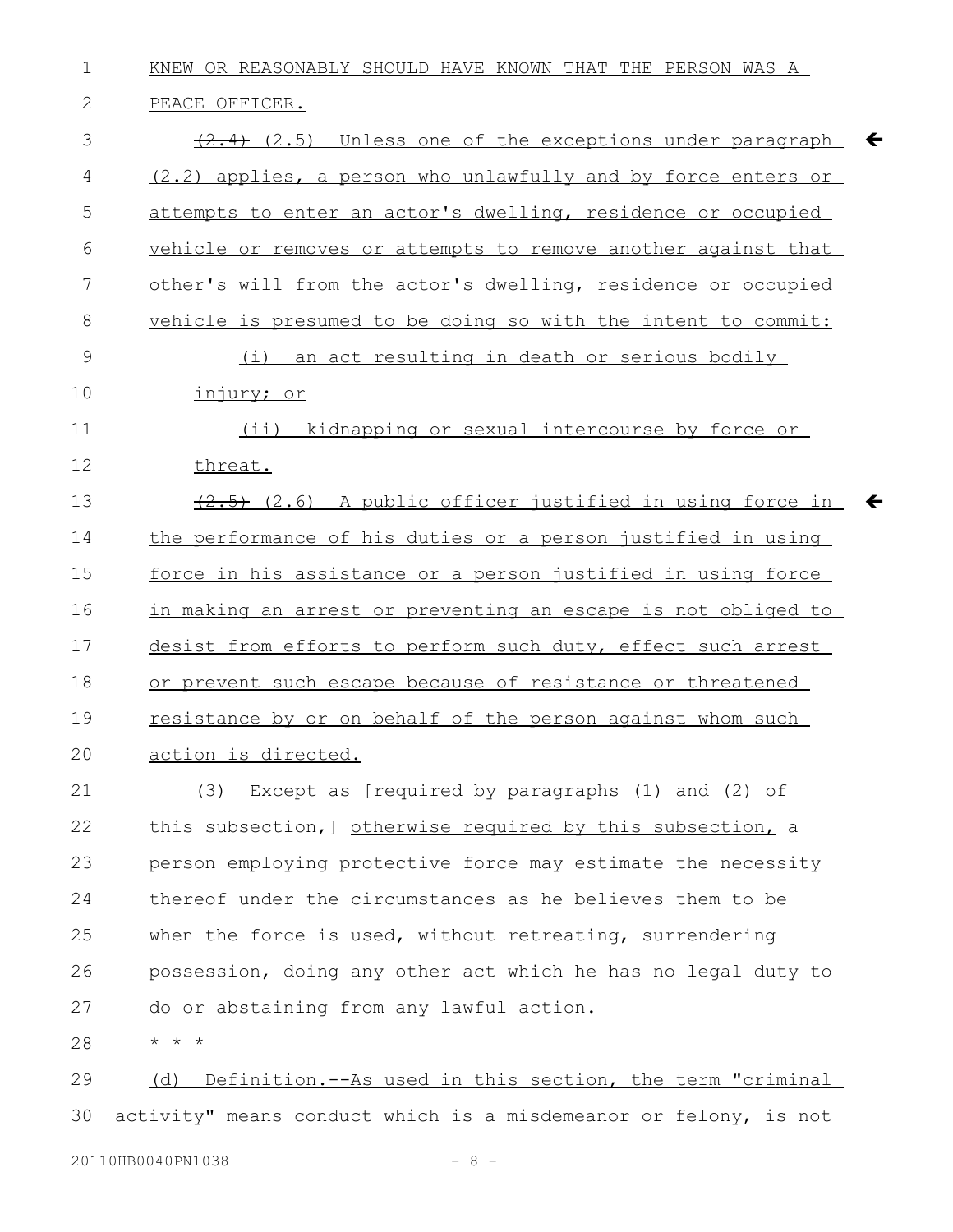justifiable under this chapter and is the proximate cause of RELATED TO the confrontation between an actor and the person against whom force is used. Section 3. Section 506 of Title 18 is amended to read: § 506. Use of force for the protection of other persons. (a) General rule.--The use of force upon or toward the person of another is justifiable to protect a third person when: (1) the actor would be justified under section 505 [of this title] (relating to use of force in self-protection) in using such force to protect himself against the injury he believes to be threatened to the person whom he seeks to protect; (2) under the circumstances as the actor believes them to be, the person whom he seeks to protect would be justified in using such protective force; and (3) the actor believes that his intervention is necessary for the protection of such other person. (b) [Exceptions] Exception.--Notwithstanding subsection (a) [of this section: (1) When the actor would be obliged under section 505 of this title to retreat, to surrender the possession of a thing or to comply with a demand before using force in selfprotection, he is not obliged to do so before using force for the protection of another person, unless he knows that he can thereby secure the complete safety of such other person. (2) When the person whom the actor seeks to protect would be obliged under section 505 of this title to retreat, to surrender the possession of a thing or to comply with a demand if he knew that he could obtain complete safety by so 1 2 3 4 5 6 7 8 9 10 11 12 13 14 15 16 17 18 19 20 21 22 23 24 25 26 27 28 29

 $\leftarrow$ 

 $\leftarrow$ 

 $20110$ HB0040PN1038 - 9 -

30

doing, the actor is obliged to try to cause him to do so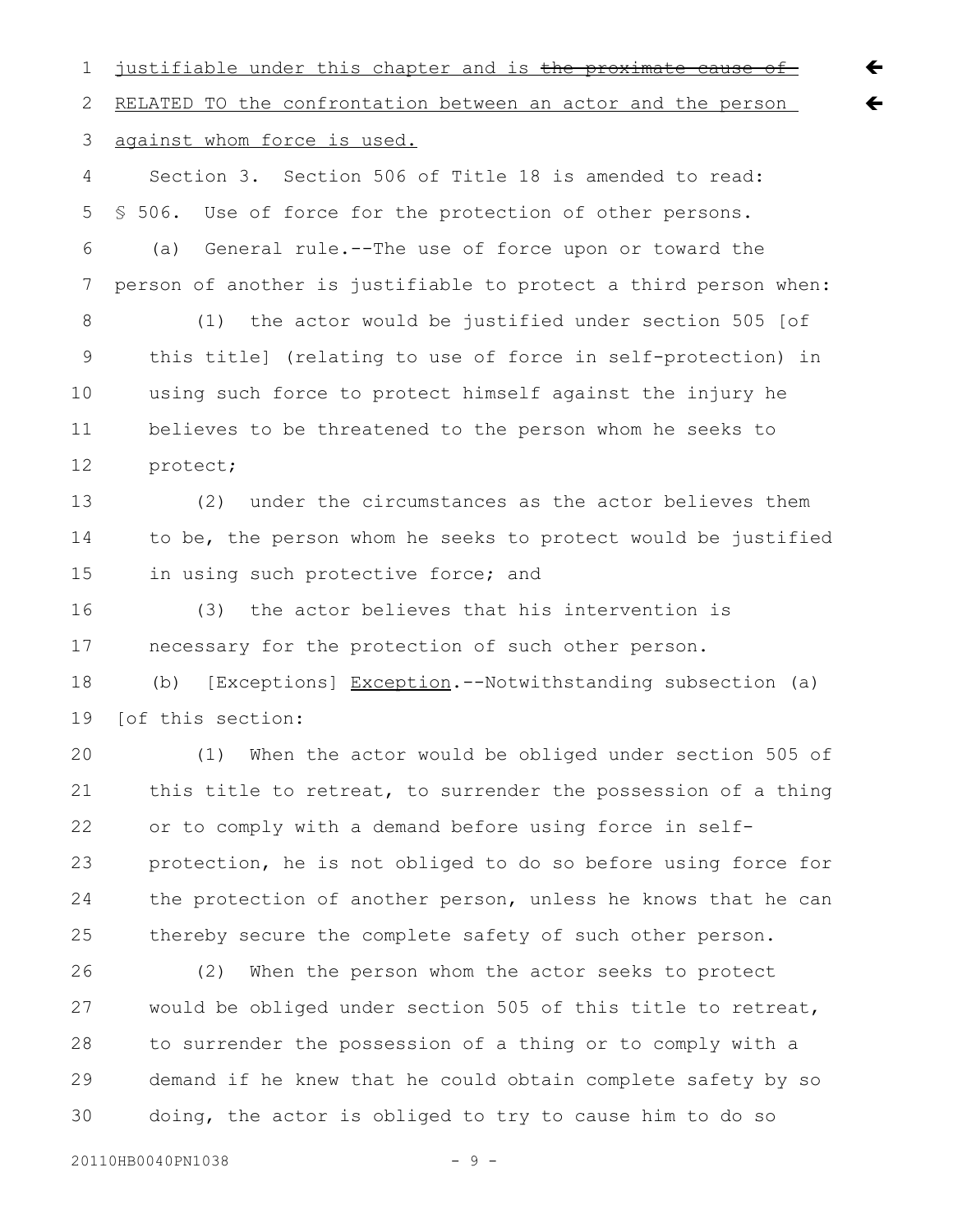before using force in his protection if the actor knows that he can obtain complete safety in that way. 1 2

(3) Neither the actor nor the person whom he seeks to protect is obliged to retreat when in the dwelling or place of work of the other to any greater extent than in his own.] $\overline{L}$ the actor is not obliged to retreat to any greater extent than the person whom he seeks to protect. 3 4 5 6 7

Section 4. Section 3903(a), (a.1) and (b) of Title 18 are amended and the section is amended by adding a subsection to read: 8 9 10

§ 3903. Grading of theft offenses. 11

(a) Felony of the second degree.--Theft constitutes a felony of the second degree if: 12 13

(1) The offense is committed during a manmade disaster, a natural disaster or a war-caused disaster and constitutes a violation of section 3921 (relating to theft by unlawful taking or disposition), 3925 (relating to receiving stolen property), 3928 (relating to unauthorized use of automobiles and other vehicles) or 3929 (relating to retail theft). 14 15 16 17 18 19

20

(2) The property stolen is a firearm.

(3) In the case of theft by receiving stolen property, the property received, retained or disposed of is a firearm [and the receiver is in the business of buying or selling stolen property]. 21 22 23 24

(4) The property stolen is any amount of anhydrous ammonia. 25 26

(a.1) Felony of the third degree.--Except as provided in subsection (a)  $or$  (a.2), theft constitutes a felony of the third degree if the amount involved exceeds \$2,000, or if the property stolen is an automobile, airplane, motorcycle, motorboat or 27 28 29 30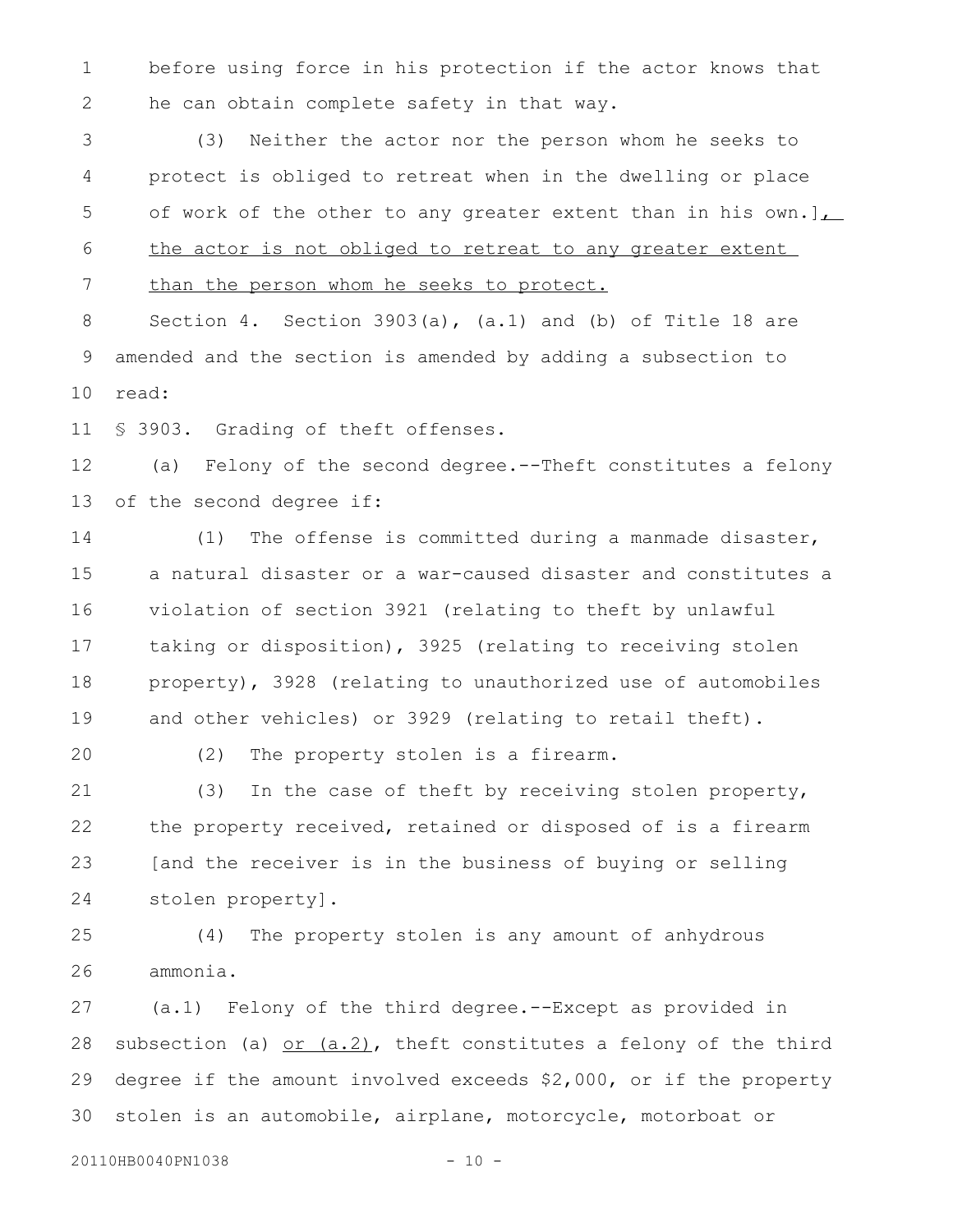other motor-propelled vehicle, or in the case of theft by receiving stolen property, if the receiver is in the business of buying or selling stolen property. 1 2 3

(a.2) Felony of the first degree.--Theft constitutes a felony of the first degree if, in the case of theft by receiving stolen property, the property received, retained or disposed of is a firearm and the receiver is in the business of buying or selling stolen property. 4 5 6 7 8

(b) Other grades.--Theft not within subsection (a)  $[or]$ (a.1) [of this section]  $or$  (a.2), constitutes a misdemeanor of the first degree, except that if the property was not taken from the person or by threat, or in breach of fiduciary obligation, and: 9 10 11 12 13

(1) the amount involved was \$50 or more but less than \$200 the offense constitutes a misdemeanor of the second degree; or 14 15 16

(2) the amount involved was less than \$50 the offense constitutes a misdemeanor of the third degree. 17 18

\* \* \* 19

Section 5. The definition of "loaded" in section 6102 of Title 18 is amended to read: 20 21

§ 6102. Definitions. 22

Subject to additional definitions contained in subsequent provisions of this subchapter which are applicable to specific provisions of this subchapter, the following words and phrases, when used in this subchapter shall have, unless the context clearly indicates otherwise, the meanings given to them in this section: 23 24 25 26 27 28

\* \* \* 29

"Loaded." A firearm is loaded if the firing chamber, the 20110HB0040PN1038 - 11 -30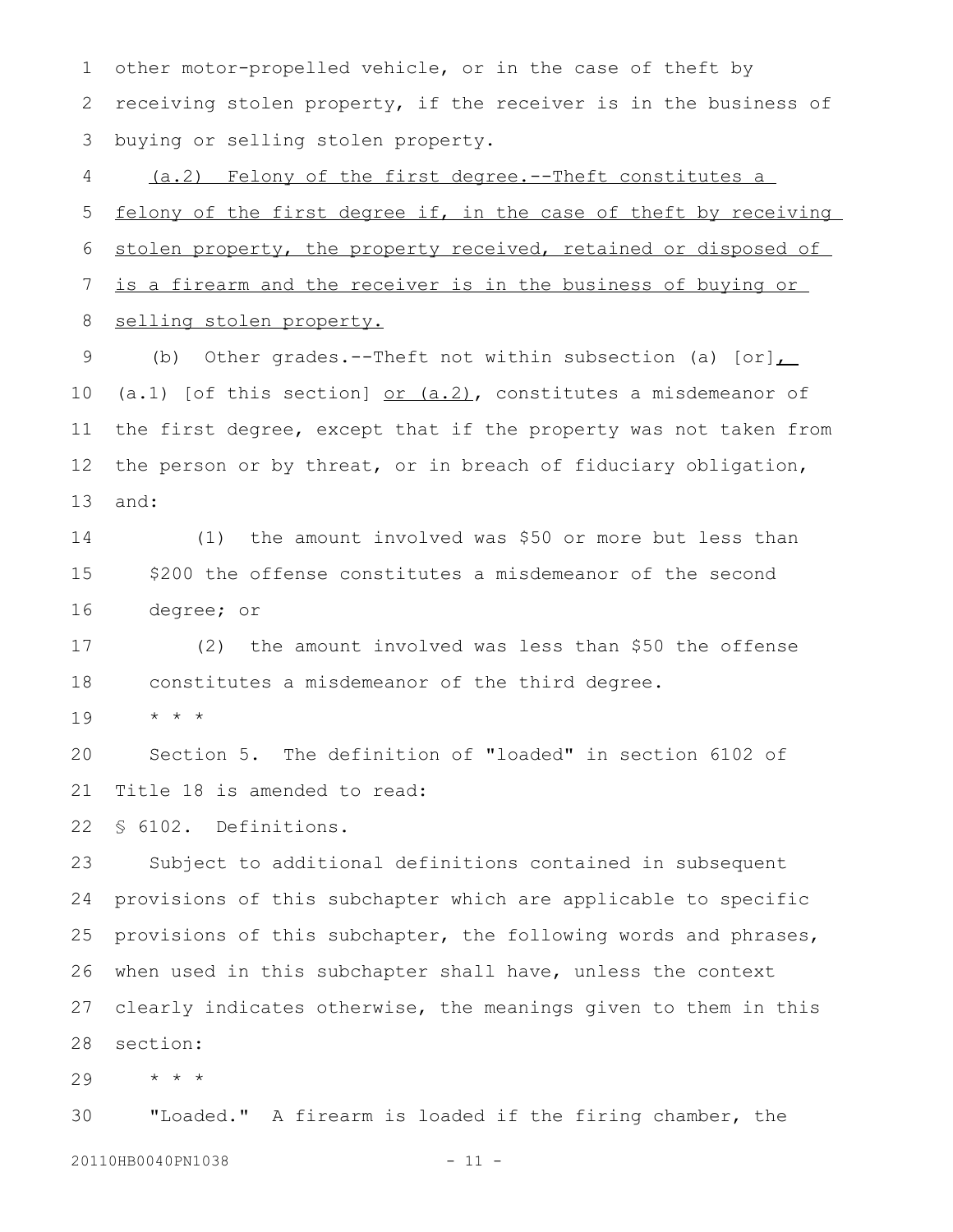nondetachable magazine or, in the case of a revolver, any of the chambers of the cylinder contain ammunition capable of being fired. In the case of a firearm which utilizes a detachable magazine, the term shall mean a magazine suitable for use in said firearm which magazine contains such ammunition and has been inserted in the firearm or is in the same container or, where the container has multiple compartments, the same compartment thereof as the firearm. If the magazine is inserted into a pouch, holder, holster or other protective device that provides for a complete and secure enclosure of the ammunition, then the pouch, holder, holster or other protective device shall be deemed to be a separate compartment. \* \* \* Section 6. Section 6109(m.3) of Title 18 is amended to read: § 6109. Licenses. \* \* \* (m.3) Construction.--Nothing in this section shall be construed to [permit]: (1) Permit the hunting or harvesting of any wildlife with a firearm or ammunition not otherwise permitted by 34 Pa.C.S. (relating to game). (2) Authorize any Commonwealth agency to regulate the possession of firearms in any manner inconsistent with the provisions of this title. \* \* \* Section 7. Title 42 is amended by adding a section to read: § 8340.2. Civil immunity for use of force. (a) General rule.--An actor who uses force: (1) in self-protection as provided in 18 Pa.C.S. § 505 (relating to use of force in self-protection); 1 2 3 4 5 6 7 8 9 10 11 12 13 14 15 16 17 18 19 20 21 22 23 24 25 26 27 28 29 30

20110HB0040PN1038 - 12 -